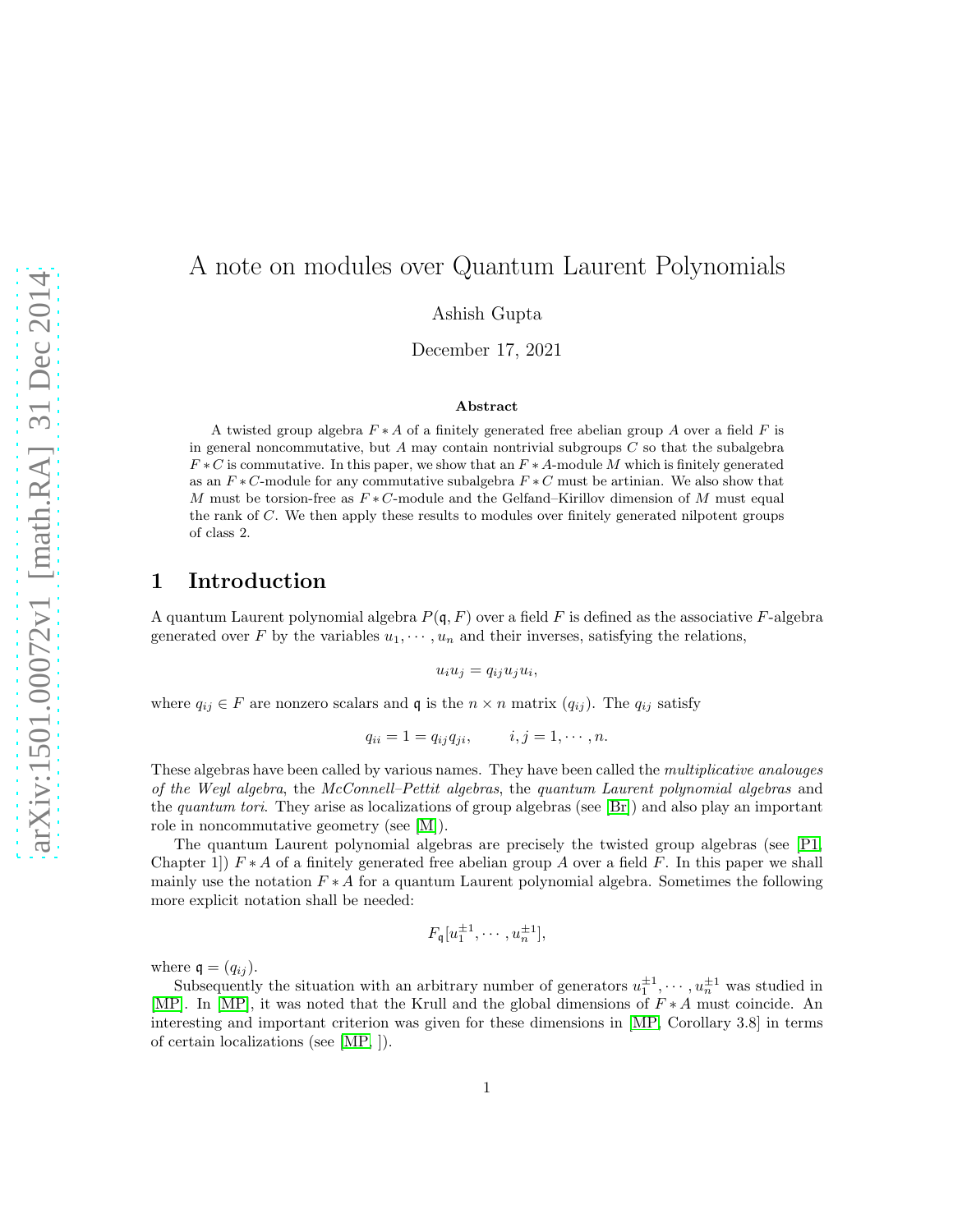In [\[AG\]](#page-6-4). Modules over quantum Laurent polynomials have been considered in [\[A1\]](#page-6-5), [?], [?], [\[BG\]](#page-6-6) and [\[MP\]](#page-6-3). In this note we employ the methods of [\[AG\]](#page-6-4) and [\[MP\]](#page-6-3) and the work in [\[BG\]](#page-6-6) in order to prove the following theorem for modules over  $F \ast A$ :

Theorem A. *Let* M *be a nonzero finitely generated* F ∗ A*-module, where* F ∗ A *has center* F*. Let*  $C < A$  *be a subgroup which contains a subgroup*  $C_0$  *of finite index such that*  $F * C_0$  *is commutative. If M is finitely generated as an*  $F ∗ C$ *-module then,* 

- $(i)$   $\mathcal{GK}(M) = \text{rk}(C)$ ,
- *(ii) M is*  $F * C$ -torsion-free,
- *(iii)* M *is artinian,*
- *(iv)* M *is cyclic.*

In this theorem  $\mathcal{GK}(M)$  denotes the Gelfand–Kirillov dimension of M. It follows from this result that each finitely generated  $F * A$ -module with GK dimension one must be artinian (see Corollary 2.4).

Artinian modules arise in other situations also. For example it was shown in [\[Ar\]](#page-6-7) that if the multiparameters  $q_{ij}$ , where  $1 \leq i < j \leq n$ , are independent in  $F^*$ , then each finitely generated periodic  $F * A$ -module is artinian and cyclic.

In Proposition [3.7](#page-5-0) we give an application of this theorem to finitely generated modules over finitely generated and torsion-free nilpotent groups  $H$  of class 2. If k is field we denote by  $kH$  the group algebra of H over k. A kH-module M is said to be *reduced* if the annihilator of M in  $k\zeta H$  is a prime ideal P and M is  $k\zeta H/P$ -torsion-free. Every finitely generated kH-module is filtered by a finite series each section of which is reduced with some prime ideal of  $k\zeta H$ . The following theorem which is a special case of is deduced

Theorem B. *Let* H *be a finitely generated torsion-free nilpotent group of class* 2*. A finitely generated* kH*-module* Q *which is reduced with annihilator* P*, and is finitely generated over* kL *for some abelian subgroup*  $L \leq H$  *is torsion-free as*  $kL/P.kL$ *-module. Moreover if*  $\zeta H$  *is cyclic then*  $Q$  *is also artinian.* 

## 2 Background on  $F * A$

The twisted group algebra  $F * A$  of a finitely generated free abelian group A over a field F has as an F-basis a copy  $\overline{A} := {\overline{a}, a \in A}$  of A. The multiplication of basis elements  $\overline{a_1}, \overline{a_2}$  is defined by

$$
\bar{a}_1 \bar{a}_2 = \lambda(a_1, a_2) \overline{a_1 a_2},
$$

where  $\lambda : A \times A \to F^*$  is a function. The associativity condition requires that the map  $\lambda$  be a 2-cocycle (see [\[P1,](#page-6-2) Chapter 1]). The scalars  $\kappa \in F$  commute with the basis elements. Thus  $\kappa \bar{a} = \bar{a} \kappa$ for  $\kappa \in F$  and  $a \in A$ . Thus any  $\alpha \in F * A$  can be uniquely expressed in the form  $\alpha = \sum_{a \in A} \lambda_a \bar{a}$ , where  $\lambda_a = 0$  for all but finitely many  $a \in A$ . The subset of elements  $a \in A$  such that  $\lambda_a \neq 0$  is known as the *support of*  $\alpha$  *in* A. For a subgroup B of A, the subset of elements  $\beta \in F \ast A$  such that the support of  $\beta$  lies in B, has the structure of a twisted group algebra of B over F. This is denoted as  $F * B$ . As already mentioned,  $F * A$  has as an F-basis a copy  $\{\bar{a}, a \in A\}$  of A. By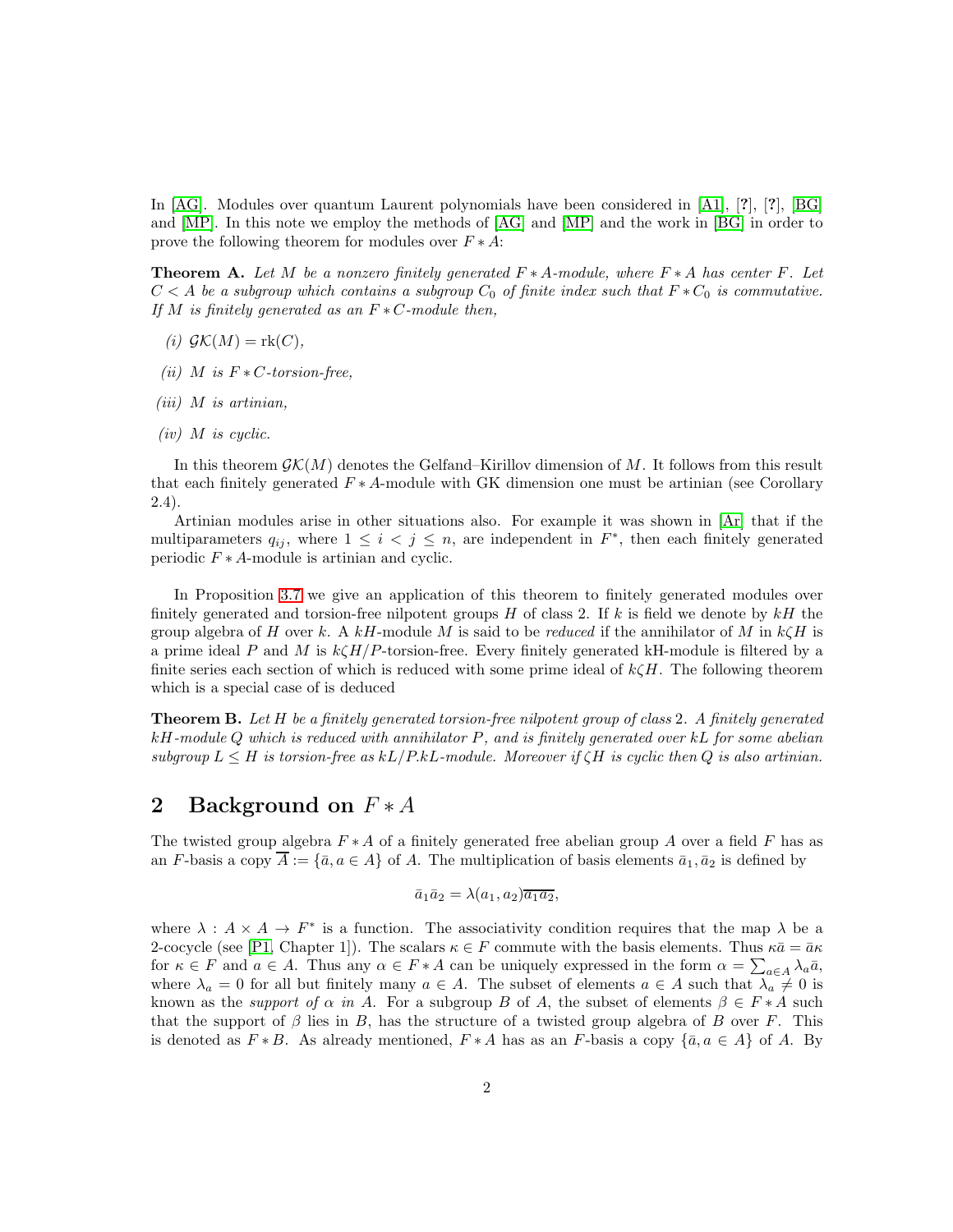a *diagonal change in basis* we may also take the subset  $\{\kappa_a \bar{a}, a \in A, \kappa_a \in F^*\}$  as an F-basis for  $F * A$ . As explained in [\[P1,](#page-6-2) Chapter 1], with the help of a diagonal change in basis it can be shown that  $F * Z$  is commutative whenever Z is an infinite cyclic subgroup of A. By [\[Br,](#page-6-0) Theorem A], the maximal rank of a subgroup B of A such that  $F * B$  is commutative is equal to the Krull and the global dimension of  $F * A$ . Examples of  $F * A$  for which the commutativity of  $F * B$  implies that B is an infinite cyclic subgroup of A can be found in [\[MP\]](#page-6-3).

It is known (e.g. [\[P2,](#page-6-8) Lemma 37.8]) that for each subgroup  $B \leq A$ , the monoid of nonzero elements of  $F * B$  is an Ore subset of  $F * A$ . Thus we may localize  $F * A$  at  $X := F * B \setminus \{0\}$ . This localization  $(F * A)X^{-1}$  is itself a crossed product (see [\[P2,](#page-6-8) Chapter 1])  $D * A/B$  of the group  $A/B$ over the division ring D of quotients of  $F * B$ . In this connection we shall adopt a useful notation that was introduced in [\[MP\]](#page-6-3): let  $\{x_1, \dots, x_n\}$  be a basis for A such that  $\{x_1, \dots, x_k\}$  is basis for B, where  $k \leq n-1$ . Then  $(F * A)X^{-1}$  is denoted as:

$$
F(x_1,\cdots,x_k)[x_{k+1},\cdots,x_n],
$$

where the localised generators are enclosed in roundparenthesess. As shown in [\[MP\]](#page-6-3), the unit group  $\mathcal U$  of  $F \ast A$  is the set

$$
\mathcal{U} = \{ \kappa \bar{a}, \kappa \in F^*, a \in A \}.
$$

The derived subgroup  $\mathcal{U}'$  of  $\mathcal{U}$  is a subgroup of  $F^*$ . Thus  $\mathcal{U}$  is nilpotent of class at most 2. For subsets X and Y of A, we denote by  $\overline{X}$  the subset  $\{\bar{x}, x \in X\}$  of U, and by  $\overline{X}, \overline{Y}$  the subgroup of U' generated by the commutators  $[\bar{x}, \bar{y}]$ , where  $x \in X$  and  $y \in Y$ . Since U' is central in U, hence by [?, Chapter 5],

$$
[\bar{x}_1 \bar{x}_2, \bar{y}] = [\bar{x}_1, \bar{y}][\bar{x}_2, \bar{y}]
$$

$$
[\bar{x}, \bar{y}_1 \bar{y}_2] = [\bar{x}, \bar{y}_1][\bar{x}, \bar{y}_2]
$$

A dimension for studying modules over a crossed product  $D * A$  of a free finitely generated abelian group A over a division ring D, denoted as  $\dim(M)$ , was introduced in [\[BG\]](#page-6-6) and was shown to coincide with the Gelfand–Kirillov dimension ([\[KL\]](#page-6-9)).

<span id="page-2-0"></span>**Definition 2.1** (Definition 2.1 of [\[BG\]](#page-6-6)). Let M be a  $D * A$ -module. The dimension dim(M) of M *is defined to be the greatest integer*  $r, 0 \le r \le \text{rk}(A)$ *, so that for some subgroup*  $B$  *in*  $A$  *with rank*  $r$ *,* M *is not* D ∗ B*-torsion.*

<span id="page-2-1"></span>Proposition 2.2 (Lemma 2.2(1) of [\[BG\]](#page-6-6)). *Let*

$$
0 \to M_1 \to M \to M_2 \to 0,
$$

*be an exact sequence of* D ∗ A*-modules. Then,*

 $dim(M) = sup(dim(M_1), dim(M_2)).$ 

### 3 The proofs of Theorems A and B

The following lemma shall be key tool in the proof of Theorem A.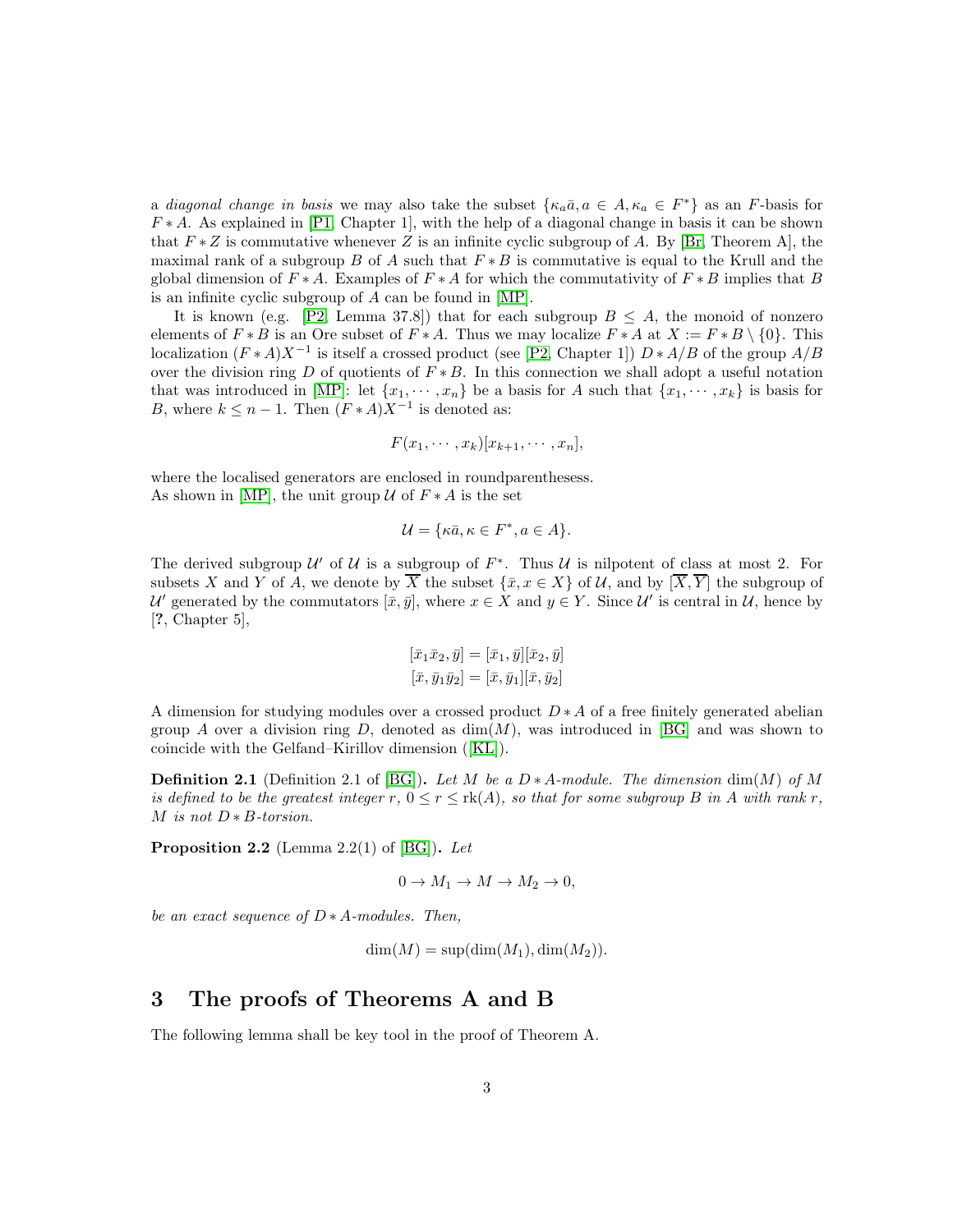<span id="page-3-1"></span>Lemma 3.1. *Suppose that* F ∗ A *has a finitely generated module* M *and* A *has a subgroup* C *with*  $A/C$  *torsion free,*  $\text{rk}(C) = \mathcal{GK}(M)$ *, and*  $F*C$  *commutative. Suppose moreover that* M *is not*  $F*C$ *torsion. Then* C *has a virtual complement* E *in* A *such that* F ∗ E *is commutative. In fact given*  $\mathbb{Z}\text{-}bases \{x_1, \cdots, x_r\}$  and  $\{x_1, \cdots, x_r, x_{r+1}, \cdots, x_n\}$  for C and A respectively, there exist monomials  $\mu_j, j = r+1, \dots, n$ , in  $F*C$ , and an integer  $s > 0$  such that the monomials  $\mu_j \bar{x_j}^s$  commute in  $F*A$ .

*Proof.* Let  $\bar{x}_i \bar{x}_j = q_{ij} \bar{x}_j \bar{x}_i$ , where,  $i, j = 1, \dots, n$  and  $q_{ij} \in F^*$ . We set  $S = F * C \setminus \{0\}$  and denote the quotient field  $(F * C)S^{-1}$  by  $F_S$ . Then  $(F * A)S^{-1}$  is a crossed product

$$
R = F(x_1, \cdots, x_r)[x_{r+1}, \cdots, x_n].
$$

The corresponding module of fractions  $MS^{-1}$  is nonzero as M is not S-torsion by the hypothesis. Furthermore, by the hypothesis,  $\mathcal{G}\mathcal{K}(M) = \text{rk}(C)$  and so in view of [\[BG,](#page-6-6) Lemma 2.3],  $MS^{-1}$  is finite dimensional as  $F_S$ -space. It is shown in [\[AG,](#page-6-4) Section 3] that if R has a module that is one dimensional over  $F_S$  then there exist monomials  $\mu_i \in F \ast C$  such that the monomials  $\mu_i \bar{x}_i$ , where  $r+1 \leq i \leq n$ , commute mutually. Since the scalars in F are central in  $F*A$ , we may assume that  $\mu_i \in C$ . If  $c_i$  is the element of C corresponding to  $\mu_i$ , we may in this case take

$$
E = \langle c_{r+1} x_{r+1}, \cdots, c_n x_n \rangle.
$$

the s-fold exterior power  $M' := \wedge^s(MS^{-1}_{F_S})$ , where,  $s = \dim_{F_S}(MS^{-1})$  is a one dimensional module over the crossed product  $R'$  obtained from R by raising the cocycle of R to its s-th power. More explicitly  $R'$  is the crossed product

$$
R' = R = F(x_1, \cdots, x_r)[x_{r+1}, \cdots, x_n]
$$

but with  $[\bar{x}_i, \bar{x}_j] = q'_{ij}$ , where

<span id="page-3-0"></span>
$$
q'_{ij} = q_{ij}, \quad 1 \le i \le r; \qquad q'_{ij} = q^s_{ij}, \quad r < i, j \le n. \tag{1}
$$

Then there are monomials  $\mu_j \in F * C$  such that the monomials  $\mu_j \bar{x}_j$ , where  $j = r+1, \dots, n$  commute with respect to the cocycle defined in equation [1.](#page-3-0) It easily follows from this that the monomials  $\{\mu_j \bar{x}_j^s\}_{j=r+1}^n$  commute in  $F * A$ .  $\Box$ 

<span id="page-3-2"></span>Remark 3.2. *The above lemma remains vaild if we drop the assumption that* A/C *is torsion-free. In this case* A *has a subgroup* A′ *of finite index such that* A′/C *is torsion-free. Moreover in view of [\[BG,](#page-6-6) Lemma 2.7],* M *is finitely generated and has GK dimension equal to* rk(C) *as* F ∗ A′ *-module.*

We are now ready to prove,

Theorem A. *Let* M *be a nonzero finitely generated* F ∗ A*-module where* F ∗ A *has center* F*. Let*  $C < A$  *be a subgroup having a subgroup*  $C_0$  *of finite index such that*  $F * C_0$  *is commutative. If* M *is finitely generated as an* F ∗ C*-module then,*

- $(i)$   $\mathcal{GK}(M) = \text{rk}(C)$ ,
- *(ii) M is*  $F * C$ -torsion-free,
- *(iii)* M *is artinian,*
- *(iv)* M *is cyclic.*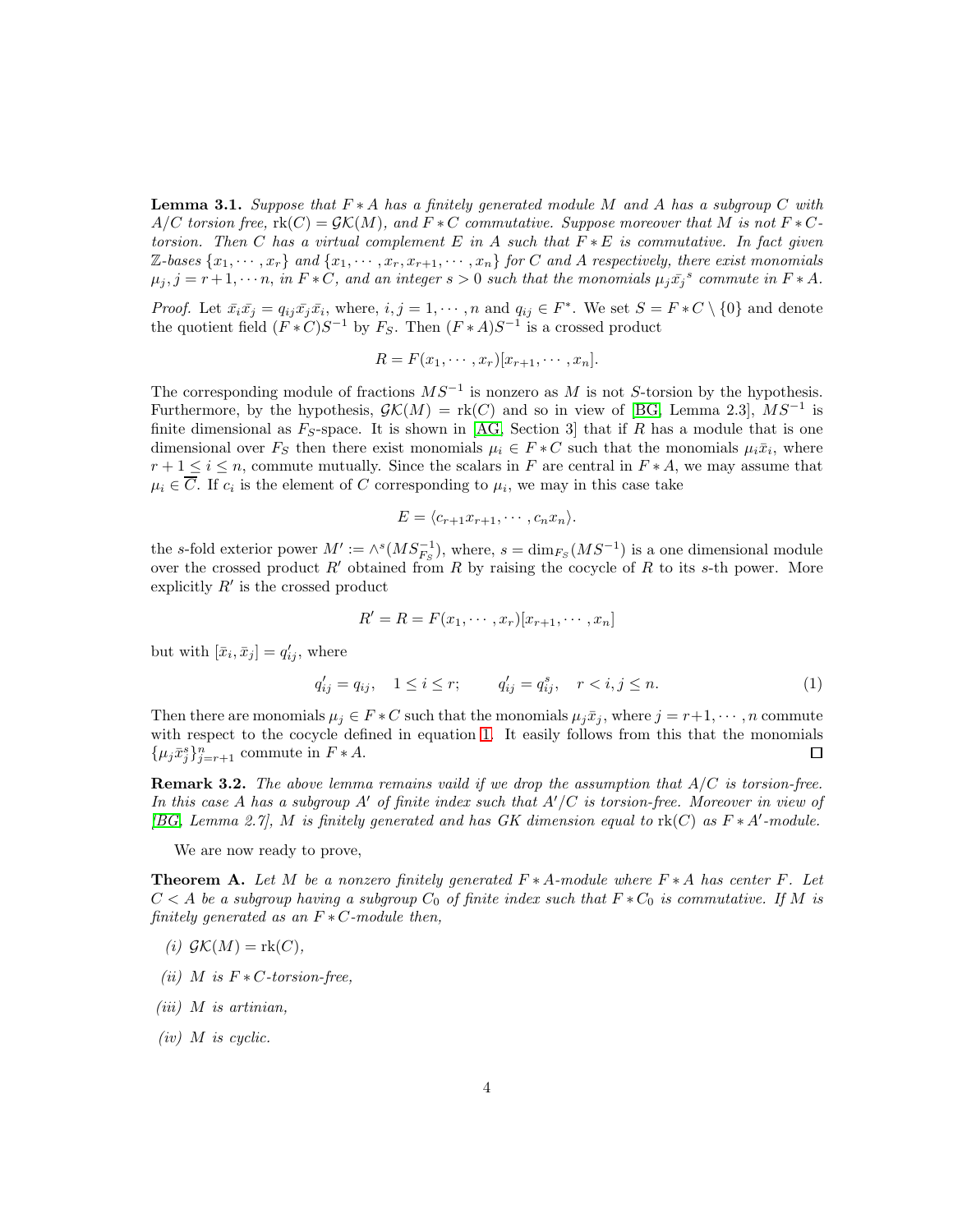*Proof.* (i) We shall denote the module M regarded as  $F * C$ -module as  $M_C$ . By hypothesis  $M_C$  is finitely generated and so  $M_{C_0}$  is also finitely generated where  $M_{C_0}$  denotes  $M_C$  viewed as  $F * C_0$ module. By [\[BG,](#page-6-6) Lemma 2.7],

$$
\mathcal{G}\mathcal{K}(M) = \mathcal{G}\mathcal{K}(M_C) = \mathcal{G}\mathcal{K}(M_{C_0})
$$

. If  $\mathcal{GK}(M) < \text{rk}(C)$  we may pick a subgroup  $E_0 < C_0$  with  $\text{rk}(E_0) < \text{rk}(C_0)$  such that  $M_{C_0}$  is not  $F * E_0$ -torsion and  $\mathcal{GK}(M) = \text{rk}(E_0)$  (section ??). Moreover  $F * E_0$  is commutative since  $F * C_0$  is commutative by the hypothesis. By Lemmma [3.1](#page-3-1) and Remark [3.2,](#page-3-2)  $E_0$  has a (virtual) complement  $E_1$  in A such that  $F * E_1$  is commutative. Since  $\text{rk}(E_1) + \text{rk}(C_0)$  exceeds  $\text{rk}(A)$ , Hence  $E_1 \cap C_0 > \langle 1 \rangle$ . Moreover as  $E_1E_0$  has finite index in A, hence  $E_1C_0$  has finite index in A. But  $\overline{E_1 \cap C_0}$  is central in  $F * E_1C_0$  and hence  $F * A$  has center larger than F. This is contrary to the hyopthesis in the theorem.

(ii) Suppose that the  $F * C$ -torsion submodule T of M is nonzero. We recall that T is an  $F * A$ submodule of M. Applying part (i) of the theorem just established to T we obtain  $\mathcal{GK}(T) = \text{rk}(C)$ . We shall denote the  $F * C$ -module structure on T by  $T_C$ . We note that  $T_C$  is finitely generated. Moreover

$$
\mathcal{GK}(T_C) = \text{rk}(T) = \text{rk}(C)
$$

by [\[BG,](#page-6-6) Lemma 2.7]. It then follows from [BG, Proposition 2.6], that there exists  $t \in T$  so that ann<sub>F</sub> \*  $C(t) = 0$ . But by the definition of T this is ann<sub>F</sub> \*  $C(t) \neq 0$ . Hence T = 0 and M is  $F * C$ -torsion-free.

(iii) We first note that each nonzero subfactor of  $M$  has the same GK dimension as  $M$ . Let  $N$ and L be submodules of M such that  $Q := N/L$  is nonzero. As Q finitely generated over  $F * C$ it is  $F * C$ -torsion free by part (ii) of the theorem shown above. It follows from Definition [2.1](#page-2-0) and Proposition [2.2](#page-2-1) that

<span id="page-4-0"></span>
$$
\mathcal{GK}(Q) = \text{rk}(C) = \mathcal{GK}(M).
$$
  

$$
M = M_0 > M_1 > M_2 > \cdots,
$$
 (2)

Now let

be a strictly descending sequence of submodules of M. By the above  $\mathcal{GK}(M_i/M_{i+1}) = \mathcal{GK}(M)$  for all  $i \geq 0$ . By [\[MP,](#page-6-3) Lemma 5.6] and [MP, 5.9] the sequence [\(2\)](#page-4-0) must become constant after a finite number of steps. Hence M is artinian.

(iv) Since  $F * A$  has center F, it is simple by [\[MP,](#page-6-3) Proposition 1.3]. It follows from [\[Ba,](#page-6-10) Corollary 1.5] that M is cyclic.  $\Box$ 

Corollary 3.3. *Each finitely generated module with Gelfand–Kirillov dimension less than or equal to one over an* F ∗ A *with center exactly* F *is artinian and cyclic.*

*Proof.* We recall that an  $F * A$ -module with GK dimension zero is finite dimensional (e.g. [\[KL\]](#page-6-9)) over the base field F and so is artinian. By [\[W,](#page-6-11) Lemma 2.9], an  $F * A$ -module with GK dimension one is finitely generated over some  $F * C$  with C infinite cyclic. Since  $F * C$  must be commutative, the result follows from Theorem A.  $\Box$ 

Proposition 3.4. *A finitely generated* F ∗ A*-module* M *satisfying*

$$
\mathcal{G}\mathcal{K}(N) + \dim(F \ast A) = \text{rk}(A)
$$

*has finite length.*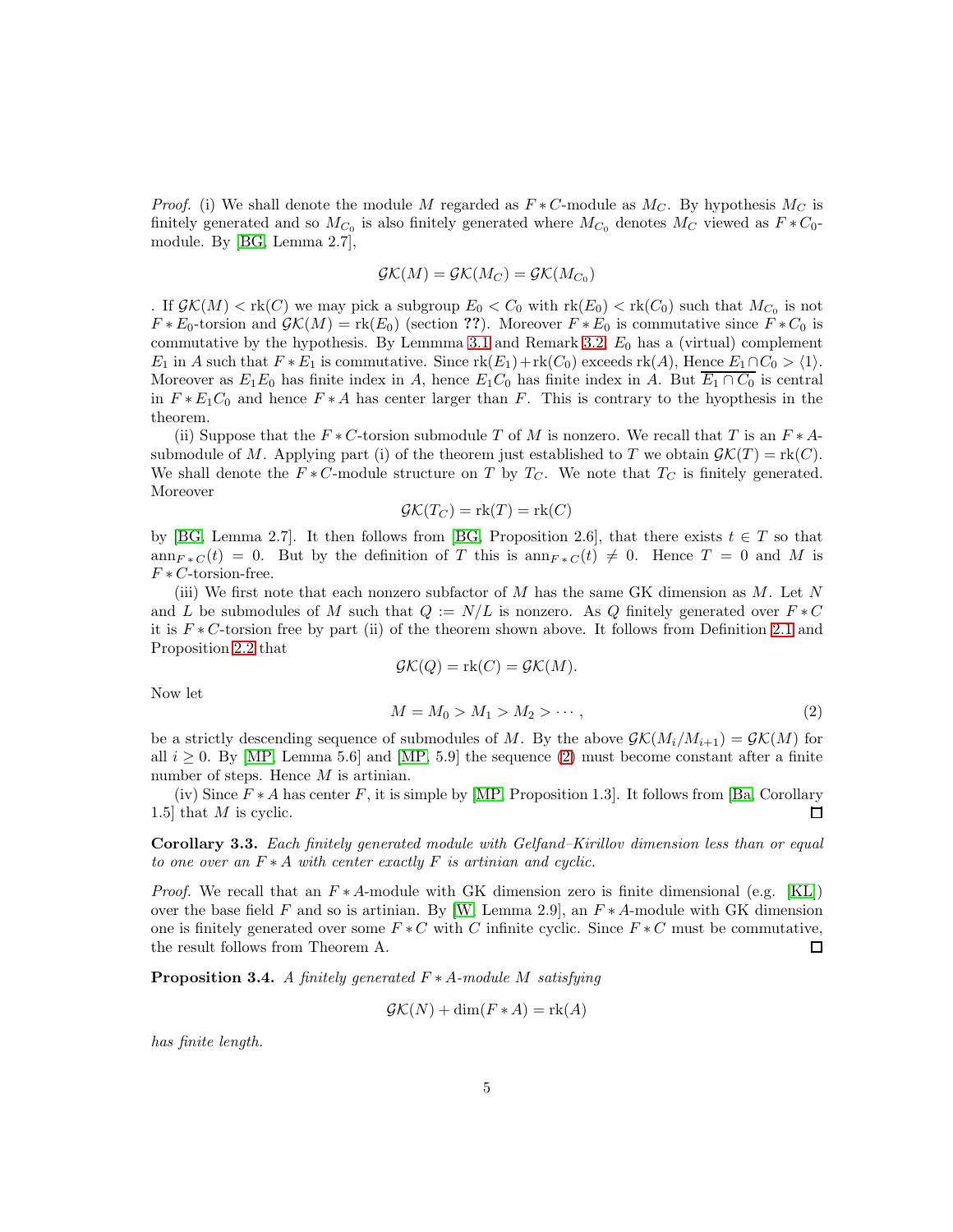*Proof.* By [?, Theorem A],  $\dim(F \ast A)$  is equal to the maximal rank of a subgroup B of A such that  $F * B$  is commutative. Hence in view of [?]B, the minimum possible GK dimension of a nonzero finitely generated  $F * A$ -module is  $rk(A) - dim(F * A) = \mathcal{GK}(M)$ . Thus in any (strictly) descending sequence  $M = M_0 > M_1 > \cdots >$  of submodules of M,  $\mathcal{GK}(M_i/M_{i+1}) = \mathcal{GK}(M)$  for each  $i \geq 0$ . It then p follows from [\[MP,](#page-6-3) Lemma 5.6] and [MP, 5.9] that this sequence must halt. Hence  $M$  has finite length.  $\Box$ 

We now investigate the situation in which a submodule of a finitely generated  $F * A$ -module is finitely generated over a commutative subalgebra  $F * C$  for  $C < A$ .

Definition 3.5. *A nonzero* F ∗ A*-module* N *is called* critical *when* N/L *has strictly smaller GK dimension than* N *for each nonzero proper submodule* L *of* N*.*

### 3.1 Applications to nilpotent groups

We shall now consider some applications to finitely generated torsion-free nilpotent groups of class 2. Throughout this section  $H$  stands for such a group and  $k$  denotes a field. We denote the group algebra of H over k by  $kH$  and by  $\zeta H$  the center of H.

In [\[G\]](#page-6-12), the following definition is given.

Definition 3.6. *A finitely generated* kH*-module* M *is said to be* reduced *if there is a prime ideal* P *of* kζH *such that* M *is annihilated by* P *and is* kζH/P*-torsion-free.*

It is remarked in  $[G]$  that every finitely generated  $kH$ -module is filtered by a finite series in which each section is reduced. We are now ready to prove

<span id="page-5-0"></span>Proposition 3.7. *Let* H *be a finitely generated torsion-free nilpotent group of class* 2*. Let* M *be a finitely generated* kH*-module reduced with annihilator* P *in* kζH*. If* M *is finitely generated as a*  $k$ *L*-module for some abelian subgroup  $L < H$  then,

- *(i)* M *is torsion-free as* kL/P.kL*-module,*
- *(ii) for any descending sequence*

$$
M_1 \geq M_2 \geq \cdots \geq
$$

*of submodules of* M, there is an integer s such that  $M_k/M_{k+1}$  is  $k\zeta H/P$ *-torsion for all*  $k \geq s$ ,

*Proof.* We note that there is no harm in assuming that  $L > \zeta H$ . As in [\[G\]](#page-6-12), let K denote the field of fractions of  $k\zeta H/P$  and set

$$
\widehat{M}=M\otimes_{k\zeta H/P}K.
$$

Then  $\widehat{M}$  is a finitely generated module for  $kH/P.kH \otimes_{k\zeta H/P} K$  and the latter is a twisted group algebra  $K * A$ , where  $A = H/(H)$ . Moreover the center of  $K * A$  is exactly K. By the hypothesis in the theorem, M is finitely generated over kL and so over  $kL/P_kL$ . Thus  $\tilde{M}$  is finitely generated over  $kL/P$ .kL  $\otimes_{k\zeta H/P} K$  which is the subalgebra  $K * C$  for  $C = L/\zeta H$ . Moreover since L is abelian, therefore,  $K * C$  is commutative. By Theorem A, M is  $K * C$ -torsion-free. In other words M is torsion-free as  $kL/P.kL \otimes_{kCH/P} K$ -module. As M is reduced it is by definition  $k\zeta H/P$ -torsion free. Hence the natural  $kH/PkH$ -linear map  $\mu : M \to \hat{M}$  via  $y \mapsto y \otimes 1$  is a monomorphism. Therefore M must be  $kL/P.kL$ -torsion free. This shows part(i).  $\Box$